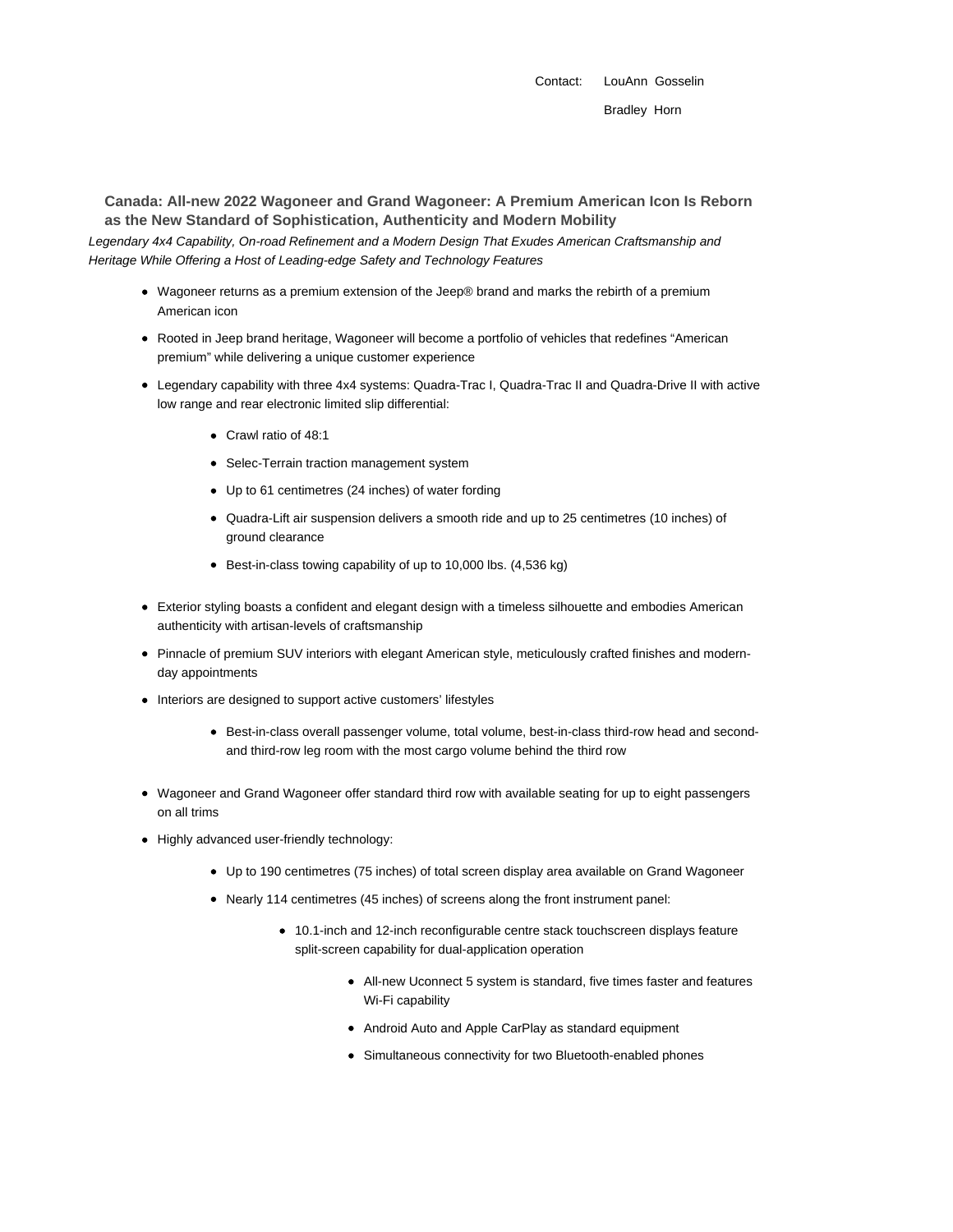- First Fire TV for Auto integration with Alexa and access to hundreds of thousands of movies, TV shows and apps
- First-in-segment 26-cm (10.25 in.) passenger screen has four major functions: Co-Pilot (navigation, device management), entertainment (via HDMI or Rear Seat Entertainment control), the ability to view the exterior vehicle cameras and Fire TV for Auto
- Grand Wagoneer features a four-zone HVAC system with a 26-cm (10.25-in.) articulating front comfort display and a 26-cm (10.25-in.) fixed rear comfort screen
- Available 360-degree Surround View and Night Vision with Pedestrian and Animal Detection camera
- Wireless charge pad
- Digital rearview mirror
- Autonomous vehicle capabilities, including Hands-free Active Driving Assist (late availability) and Park-Sense Automated Parking System
- All-new high-strength steel frame uses advanced materials and engineering to be lightweight yet stiff and durable
- New body-on-frame design features premium on-road ride and handling characteristics with enhanced body torsional stiffness
- Electronically controlled suspension system delivers greater on-road handling and comfort
- Refined and proven V-8 power offers premium performance:
	- 2022 Wagoneer features a 5.7-litre V-8 engine rated at 392 horsepower and 404 lb-ft. of torque - fitted with the next generation of eTorque 48-volt hybrid with fuel-saving technologies, including cylinder deactivation and Variable Cam Timing (VCT) as standard equipment
	- 2022 Grand Wagoneer features 6.4-litre V-8 power with cylinder deactivation and VCT that delivers class-leading 471 horsepower and 455 lb.-ft. of torque
		- Each engine mates to the robust TorqueFlite eight-speed automatic transmission
- Trailer Hitch Line-up Assist with active grid lines and camera zoom allows for a seamless connection to a trailer
- Industry-first McIntosh 1,375-watt premium audio system features 23 speakers, including a 12-inch subwoofer, with 3D Surround System that provides an immersive audio experience
- Packed with more than 120 standard and available advanced safety and security features
- Available driver-assist technologies include Head-up Display, adaptive cruise control, Active Driving Assist, Hands-free Active Driving Assist (late availability), night vision, drowsy driver detection and Traffic Sign Recognition
- 2022 Wagoneer is available in Series I (late availability), Series II and Series III trims. Grand Wagoneer is available in Series I, Series II and Series III trims
- Grand Wagoneer Obsidian (summer 2021) includes 22-inch black wheels, Black Oynx grille and badging, Gloss Black exterior mirrors, body-colour wheel and door flares, Dark Onyx chiseled metal instrument panel trim, Global Black instrument panel and doors, Piano Black appliques and a McIntosh 1,375-watt premium audio system
- Wagoneer Customer Promises is designed to build the highest level of confidence in both the Wagoneer and Grand Wagoneer and the overall vehicle purchase process, including Wagoneer Client Services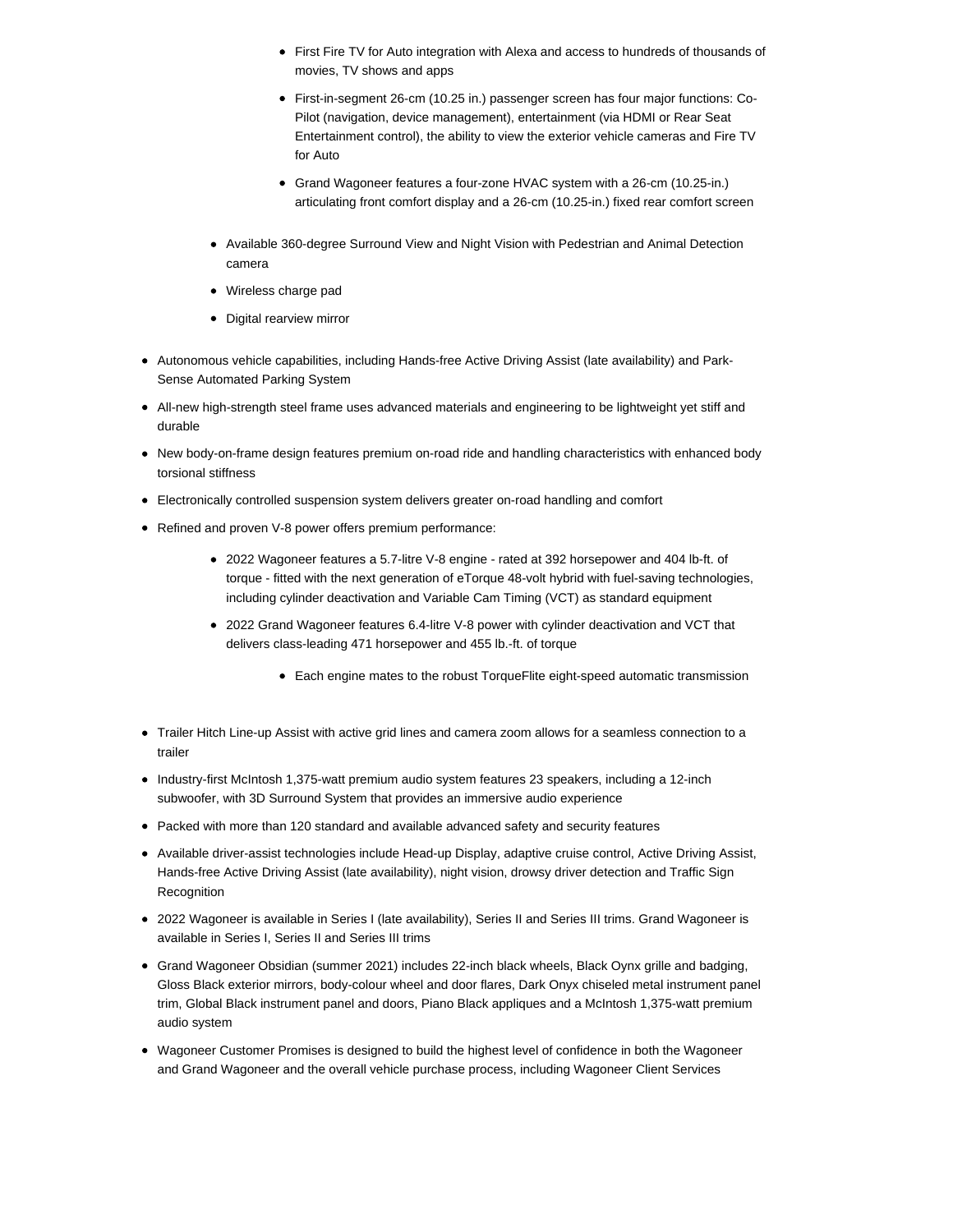- Standard Wagoneer Client Service program offers unique and premium customer experience, including:
	- Three years of worry-free dealership maintenance, including up to six oil changes and tire rotations
	- Dedicated call centre support and roadside assistance
- Built in Warren, Michigan, the 2022 Wagoneer and Grand Wagoneer are scheduled to arrive in dealerships in the second half of 2021

March 11, 2021, Windsor, Ontario - The all-new 2022 Wagoneer and Grand Wagoneer mark the rebirth of a premium American icon, with legendary capability courtesy of three available 4x4 systems, exceptional driving dynamics, powerful performance, including best-in-class towing capability of up to 10,000 lbs. (4,536 kg), advanced technology, safety and a new level of comfort for up to eight passengers – all wrapped in a sophisticated and authentic new design culminating in an undeniable presence.

"We are ready to start a new exciting adventure with a model that wrote some of the most iconic pages in the history of the American automobile," said Christian Meunier, Jeep® Brand Chief Executive Officer. "Wagoneer and Grand Wagoneer are born from the Jeep brand, but they have a flair of their own, building on a rich heritage of craftsmanship and refinement, while offering new levels of sophistication, comfort and legendary 4x4 capability, as well as a new level of customer service."

As a premium extension of the Jeep brand, Wagoneer launches with a portfolio of vehicles that includes two models: the 2022 Wagoneer and Grand Wagoneer. While the Jeep brand broadly covers the North American mainstream SUV market from the compact to full-size segments, Wagoneer will significantly expand into the large SUV segment while Grand Wagoneer competes in the premium segment.

Wagoneer appeals to the classic, ever-growing North American family and the couple that has it all. Creating an adventure with the ability to seat up to eight passengers and carry everything that comes with them is what the Wagoneer experience is all about. A best-in-class towing capability of up to 10,000 lbs. (4,536 kg) allows for almost any toy to be towed while occupants sit comfortably inside gracefully enjoying integrated advanced technology and connectivity.

Grand Wagoneer takes American premium to an entirely new level. Every seat in the Grand Wagoneer is a first-class experience. Grand Wagoneer is for those with a sense of adventure and discovering idyllic parts of North America in comfort.

The epitome of American artisanship, the 2022 Wagoneer is available in three different trim configurations: Series I (late availability), Series II and Series III. Grand Wagoneer offers three different trim levels: Series I, Series II and Series III.

To build the highest level of confidence in both the product and the vehicle purchase process, the brand is making a commitment to every Wagoneer and Grand Wagoneer owner. Wagoneer Certified Dealers are those dealers who have a dedicated Wagoneer display area in the showroom, as well as the new vehicle delivery area, all while delivering on the Wagoneer Customer Promises, including:

- Offer remote showroom, test drives and delivery for sales and vehicle pickup/delivery for service
- Provide an equivalent loaner for service customers
- Wagoneer Client Services includes dedicated customer support and three years of worry-free maintenance, including up to six oil changes and tire rotations

Built in Warren, Michigan, the 2022 Wagoneer and Grand Wagoneer models are scheduled to arrive in showrooms in the second half of 2021.

### **Modern interpretation of an American-made icon**

The 2022 Wagoneer and Grand Wagoneer models boast an elegant design with a timeless silhouette featuring countless meticulously crafted details that come together to deliver an undeniable presence. The new exterior design is confident, crafted with a wide stance and features large architecturally drawn windows for enhanced outward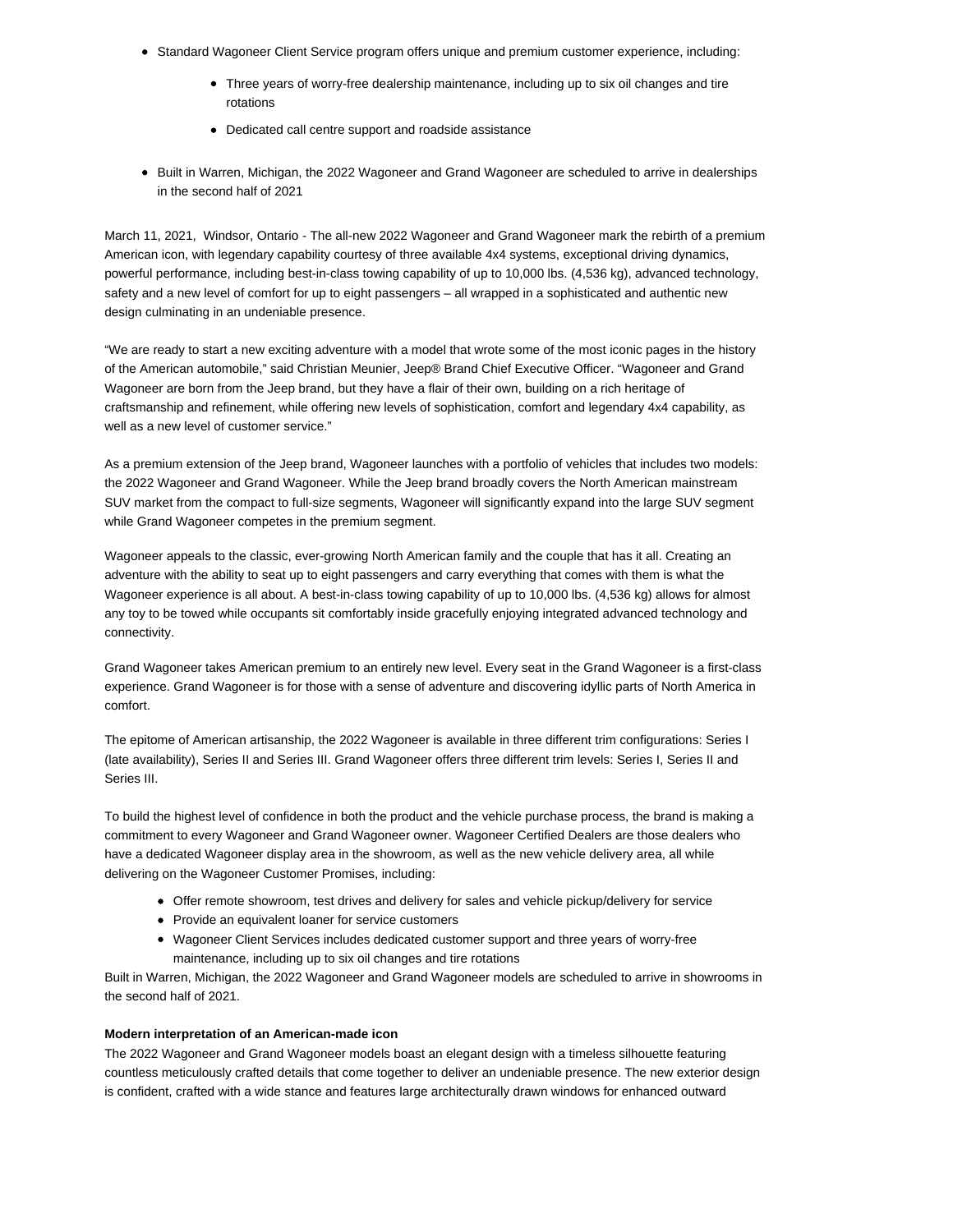visibility.

Inspired by the original SUV, the all-new Wagoneer and Grand Wagoneer are a modern interpretation of North American success that creates a new timeless, iconic design. The legendary seven-slot grille hints at family ties to the Jeep brand and, on Grand Wagoneer models, features paint-over-chrome laser-etched grille rings, similar to a knurled finish seen on fine watches. Grand Wagoneer Series III models feature raised aluminum badging with twopiece copperchino-accented letters that add to the refinement and highlight the attention to detail.

Distinct exterior features differentiate the two models. Wagoneer models feature LED headlamps, fog lamps, accent badging and a standard side step. Grand Wagoneer models feature a two-tone black accent roof, distinctive hood, front end, grille, unique premium LED lighting, fender flares and power retractable side steps as standard equipment. Front tow hooks are incorporated into both models' front end when equipped with the Heavy Duty Trailer Tow package. Wagoneer models feature four steel skid plates that protect the front axle, transfer case, fuel tank and rear stabilizer bushing (with Advanced All-Terrain Group).

Premium LED lighting with signature daytime running lamps (DRLs) flank the grille and provide a premium appearance with a Gloss Black background to accent its jewel-like appearance. The LED daytime running lamps form an elegant outline of the grille, help emphasize the width and overall front-end of the vehicle. A full suite of exterior LED lights with Dynamic Turn Signal, including premium LED headlamps, fog lamps and taillamps, amplifies the new aesthetic. Upon remote start, Grand Wagoneer's exterior LED lights subtly engages with an available full "welcome" sequence.

A quick glance at the side profile reveals a stately, distinguished silhouette. The clean roofline and an A-line that runs all the way around the vehicle pay homage to the original Wagoneer. This functional structure features pillars that begin to define the rest of the vehicle instead of being hidden under lacquer. An acoustic laminated windshield and front door glass are standard equipment to reduce ambient noise levels.

From the rear, LED taillamps stretch from the rear quarter panel to the standard hands-free power liftgate, achieving an upscale appearance. Unique "Series" badging on the liftgate showcases how a particular vehicle is configured in a subtle way.

Wagoneer comes standard on 20-inch wheels, while an optional 22-inch painted and polished wheel is also available. Grand Wagoneer models come standard on 20- or 22-inch aluminum wheels featuring four different finishes and textures. A three-dimensional wheel cap highlighting the Wagoneer logo is suspended in acrylic.

Grand Wagoneer Obsidian includes 22-inch black wheels, Black Oynx grille and badging, Gloss Black exterior mirrors, body-colour wheel and door flares, Dark Onyx chiseled metal instrument panel trim, Global Black instrument panel and doors, Piano Black appliques and a McIntosh 1,375-watt premium audio system (Summer 2021).

Exterior colour options include Diamond Black, Bright White, Luxury White, Silver Zynith, Baltic Grey, Velvet Red and River Rock Blue. Grand Wagoneer models are also available in Midnight Sky Blue, Rocky Mountain Green and Ember Red.

### **An interior that exudes American craftsmanship, heritage and comfort**

The pinnacle of premium SUV interiors is created with a modern American style, meticulously crafted details and elegant appointments. A spacious interior combines precision artistry and high-quality authentic materials throughout that accentuates an obsession to detail while celebrating American craftsmanship.

While the original Grand Wagoneer famously featured an extensive use of wood on its exterior, the new Grand Wagoneer features genuine handcrafted Satin American Walnut wood in abundance on the interior. Sculpted Satin American Walnut wood was chosen both for its elegance and durability. Once seen primarily on yachts and in the most extravagant estates, sculpted Satin American Walnut wood is now a premium material. This is one of the many examples of how the Wagoneer design team was able to create a new chapter of the original Grand Wagoneer's story in a modern way.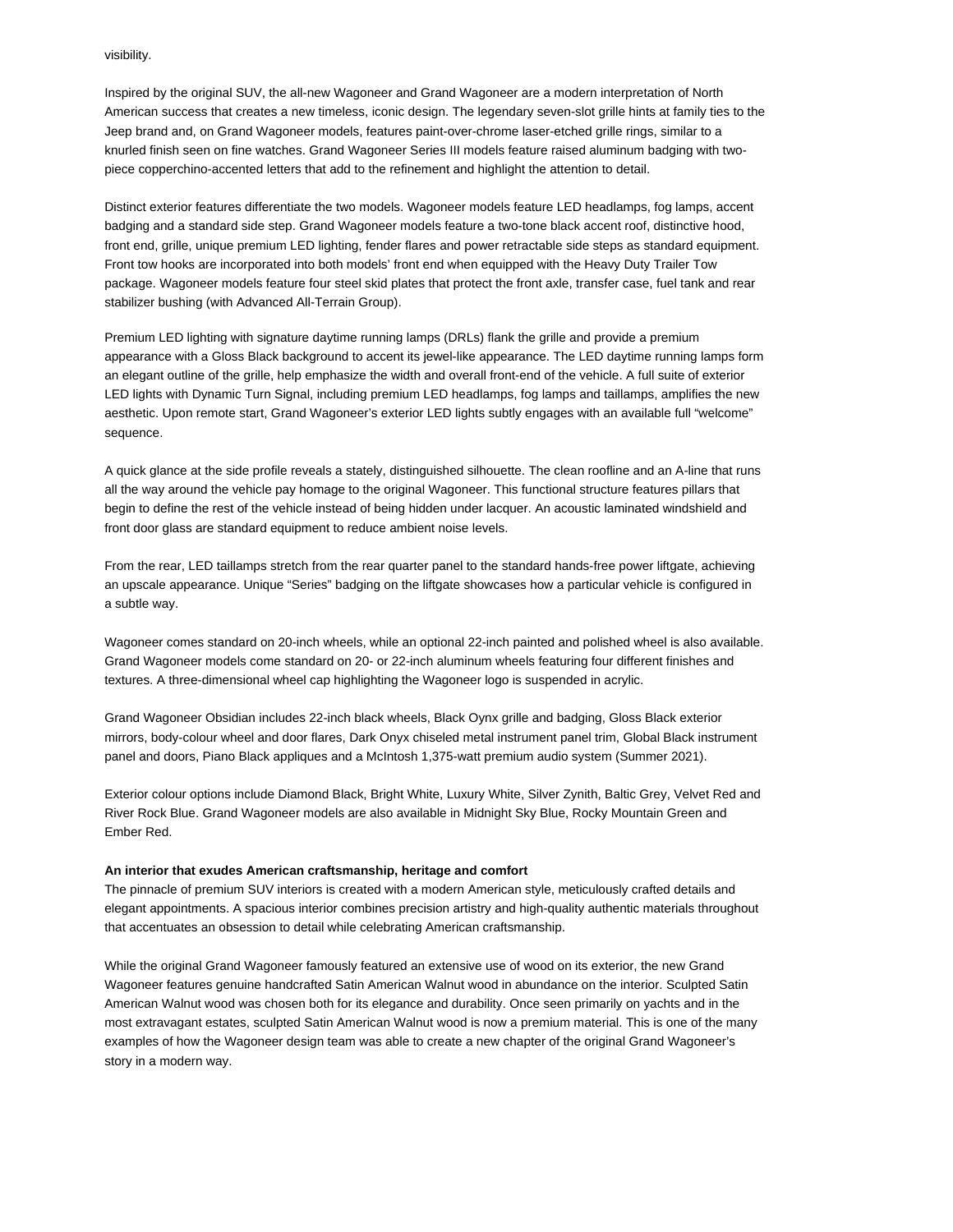Wagoneer features a one-piece instrument panel, accentuating the grandeur of the interior, while Grand Wagoneer features a two-piece design, with an optional Piano Black mid-bolster that gracefully integrates advanced technology and connectivity. The Piano Black mid-bolster appears to float above a structural wing crafted from aluminum and cradles the sculpted Satin American Walnut wood with "Grand Wagoneer" inlaid in metal on the passenger side of the instrument panel. Aluminum was also chosen as a key material for creating the door speakers and vent surroundings. A formed aluminum trim with an embossed pattern is available on Grand Wagoneer, as well, and underlines the passenger screen. The centre console emerges from under the structural aluminum wing and flows out of the lower panel, adding a fluid design element to the spacious cabin. An aluminum shift knob, featuring an ambient glow, sits at the base of the of the centre console and is flanked by toggle switches that control Selec-Terrain and ride height systems.

The start button is surrounded by a knurl-patterned bezel and, on Grand Wagoneer models, is wrapped in leather with a French accent stitch, presenting itself atop the carved wood or metal trim. An available class-exclusive touchpadcontrolled safe allows for secure storage underneath the split front armrest. A storage bin is standard and a cooled storage bin is also available.

Sleek inboard and outboard HVAC vents are surrounded by a liquid chrome bezel for a precise and premium and robust appearance with full functionality. Wagoneer features a three-zone Heating, Ventilation and Air Conditioning (HVAC) system, while Grand Wagoneer features a four-zone HVAC system with a 26 cm (10.25-in.) articulating front comfort display and a 26 cm (10.25-in.) fixed rear comfort screen.

All models offer leather trimmed seats as standard equipment. Wagoneer models feature Nappa leather trimmed seats, including 12-way power front seats with memory settings, power lumbar support and four-way manual headrest. Grand Wagoneer Series I models offer premium Nappa leather trimmed seats as standard equipment while Grand Wagoneer Series II and Series III models offer an even more opulent Palermo leather trimmed seating option with quilting and leather-wrapped instrument panel, consoles and door panels with accent stitching is available. Grand Wagoneer comes with 24-way power front seats, including memory settings and massage, power lumbar support and four-way powered headrests. Passenger memory seats are also standard on Grand Wagoneer. Other modern-yetfamiliar options include first and second row heated/ventilated seats, heated steering wheel, memory steering column and adjustable pedals.

Seating for up to eight passengers is available on all models and features a spacious third-row – a first for the nameplate. Front- and second-row captain's chairs – another first time offering – are available on Wagoneer and standard on Grand Wagoneer.

The most spacious and luxurious Wagoneer and Grand Wagoneer interior ever offers best-in-class overall passenger volume, total volume (passengers and cargo behind the third row), unsurpassed second- and best-in-class third-row head and leg room and the most cargo volume behind the third row. Getting to the third row is made easier by the second-row seat's power release Tip n' Slide function which creates more space for passengers to get to their seat. Configuring the third row for passengers or cargo is easy, as the seat can both recline and fold flat.

Many of the interior elements pay tribute to the Wagoneer's rich history, such as the two-spoke steering wheel. This modern interpretation of Wagoneer's leather-wrapped steering wheel features added comfort with a bolstered handgrip where a third steering wheel spoke is normally located. Opening the Grand Wagoneer's front driver- and passenger-side doors reveal the outer edge of the instrument panel, which features an inscription — EST. 1963 paying homage to the first model year of the original Wagoneer.

Modern, technical and detail-oriented appointments are crafted to exemplify American quality and personify prestige, success and accomplishment. A unified focus on integrated opulence and technology delivers an innovative experience for each passenger.

The relaxed atmosphere of the interior — accentuated by the use of five customizable ambient lighting themes, proximity entry/exit lighting and interior-mounted LED door puddle lamps — is delivered through a timeless design combined with the soul of Americana that will continue to solidify Wagoneer and Grand Wagoneer's iconic place in history.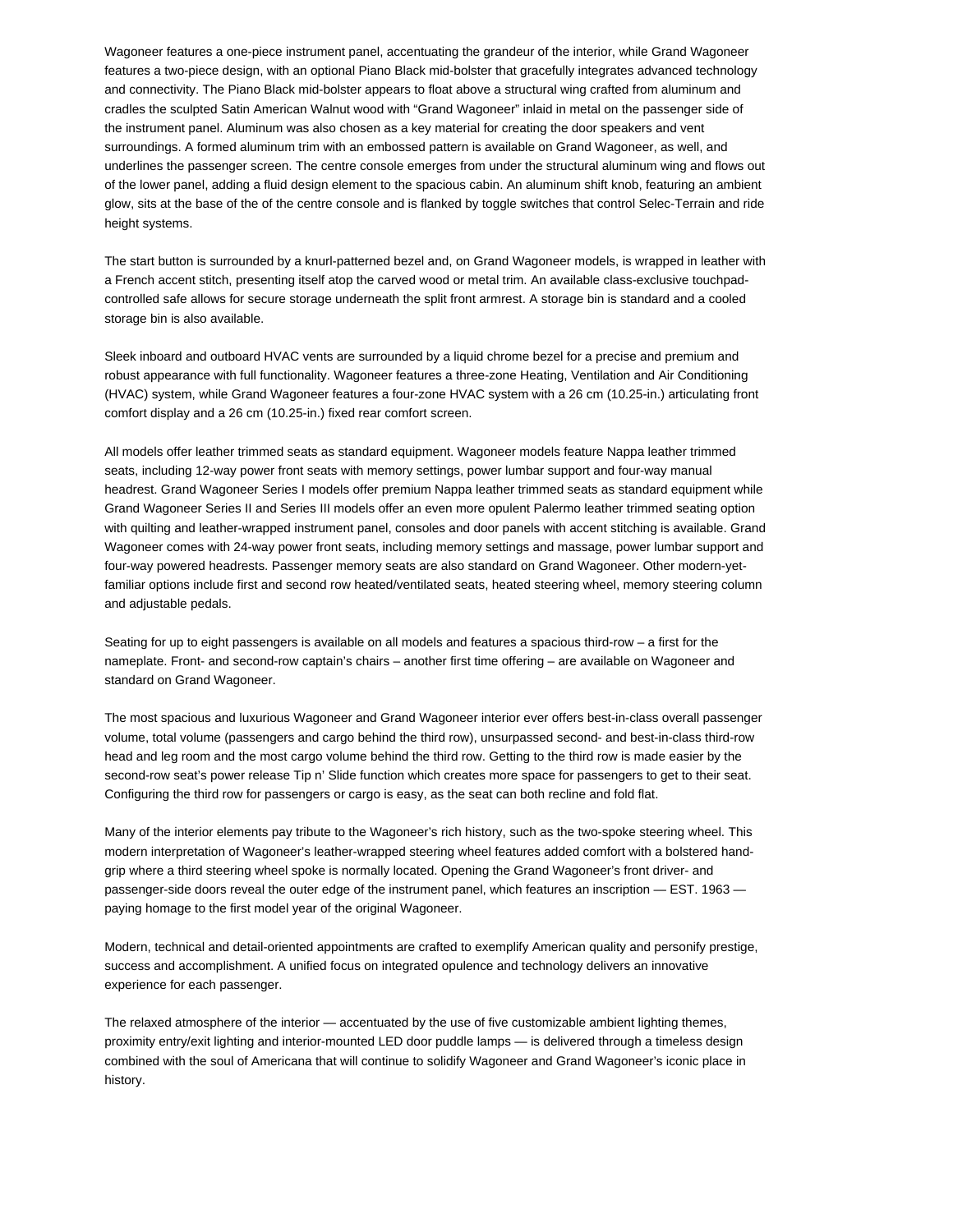### **A technology-rich interior for drivers and passengers alike**

The most technologically advanced Wagoneer and Grand Wagoneer ever features next-generation innovations, including the new advanced Uconnect 5 system, digital rear view mirror, exclusive Rear Seat Monitoring Camera, Head-up Display (HUD), frameless digital cluster and a premium McIntosh audio system for a vehicle.

# All-new Uconnect 5 system

The 2022 Wagoneer and Grand Wagoneer feature the latest, most advanced Uconnect system ever, with a 10.1-in. or 12-in. digital display and intuitive user experience. The all-new Uconnect 5 delivers operating speeds that are five times faster when compared to the previous generation. By utilizing an Android operating system and over-the-air updates, Uconnect 5 brings flexibility that allows the system to continuously evolve to offer new content, features and services.

The Uconnect 5 system offers more connected services and features for unmatched ease of use. The suite of system highlights includes:

- 10.1-inch or 12-in. reconfigurable touchscreen displays featuring split-screen capability for dualapplication operation
- 26 cm (10.25-in.) passenger screen available with three major functions: Co-Pilot (navigation, device management), entertainment (via HDMI or Rear Seat Entertainment control) and the ability to view the exterior vehicle cameras
- Alexa "Home to Car" functionality to include in-vehicle Alexa virtual assistant with natural voice capability and "Car to Home" features
- Five user profiles plus a valet mode customizable music preferences, apps, seat position, mirror angles and climate comfort levels
- Fully customizable home screen for quick access to frequently used features and one-touch operation
- Simultaneous connectivity for two Bluetooth-enabled phones
- Wireless Apple CarPlay and Android Auto
- Expanded connected services (Uconnect mobile app)
- SiriusXM 360L platform and new Personalized Stations Powered by Pandora
- Tom-Tom navigation with predictive search, natural speak and live traffic updates
- Maps over-the-air (OTA) updates at the push of a button for Uconnect NAV system
- 4G LTE Wi-Fi hotspot to connect up to eight wireless devices

Passengers will be easily able to stay connected while on the go. Functionality is enhanced for front row passengers with an available wireless charging pad and connectivity ports that are sculpted for quick recognition. In addition to wireless charging, Wagoneer and Grand Wagoner feature up to 11 USB ports (with Rear Seat Entertainment, eight USB ports without), three in the front row (four with passenger display) plus standard dual USB Type C ports that allow devices to charge up to four times faster, three in the second row (five when equipped with Rear Seat Entertainment) and two in the third row.

Grand Wagoneer is available with up to 190 cm (75 in.) of total digital display screen area while Wagoneer is available with 127 cm (50 in.) of total digital display screen area. Nearly 114 cm (45 in.) of total screen spanning the length of the instrument panel: 26 cm (10.25-in.) on Wagoneer or 31.2 cm (12.3-in.) instrument cluster on Grand Wagoneer, 10.1-in. (Wagoneer) or 12-in. horizontal touchscreen (Grand Wagoneer) serves as the main display screen in the centre console, with a 26-cm (10.25 in.) horizontal comfort display touchscreen below, separated by the structural aluminum wing. When equipped with the optional Rear Seat Entertainment system, the cluster, radio and passenger screens all show a coordinated animation display upon vehicle start-up.

Additionally, an available 26-cm (10.25-in.) passenger screen provides the front passenger with dynamic touchscreen control at their fingertips. The passenger screen has three major functions: Co-Pilot (navigation, device management), entertainment (via HDMI or Rear Seat Entertainment control) and the ability to view the exterior vehicle cameras. Passenger screens in both the front and rear feature an HDMI plug, which lets occupants connect their phone or tablet, turning the touchscreen into a mirrored extension of their device, allowing internet searches, music and app use to project through the Uconnect 5 system.

Second-row passengers in the Grand Wagoneer have 76 cm (30 in.) of total screen space at their disposal with a 26-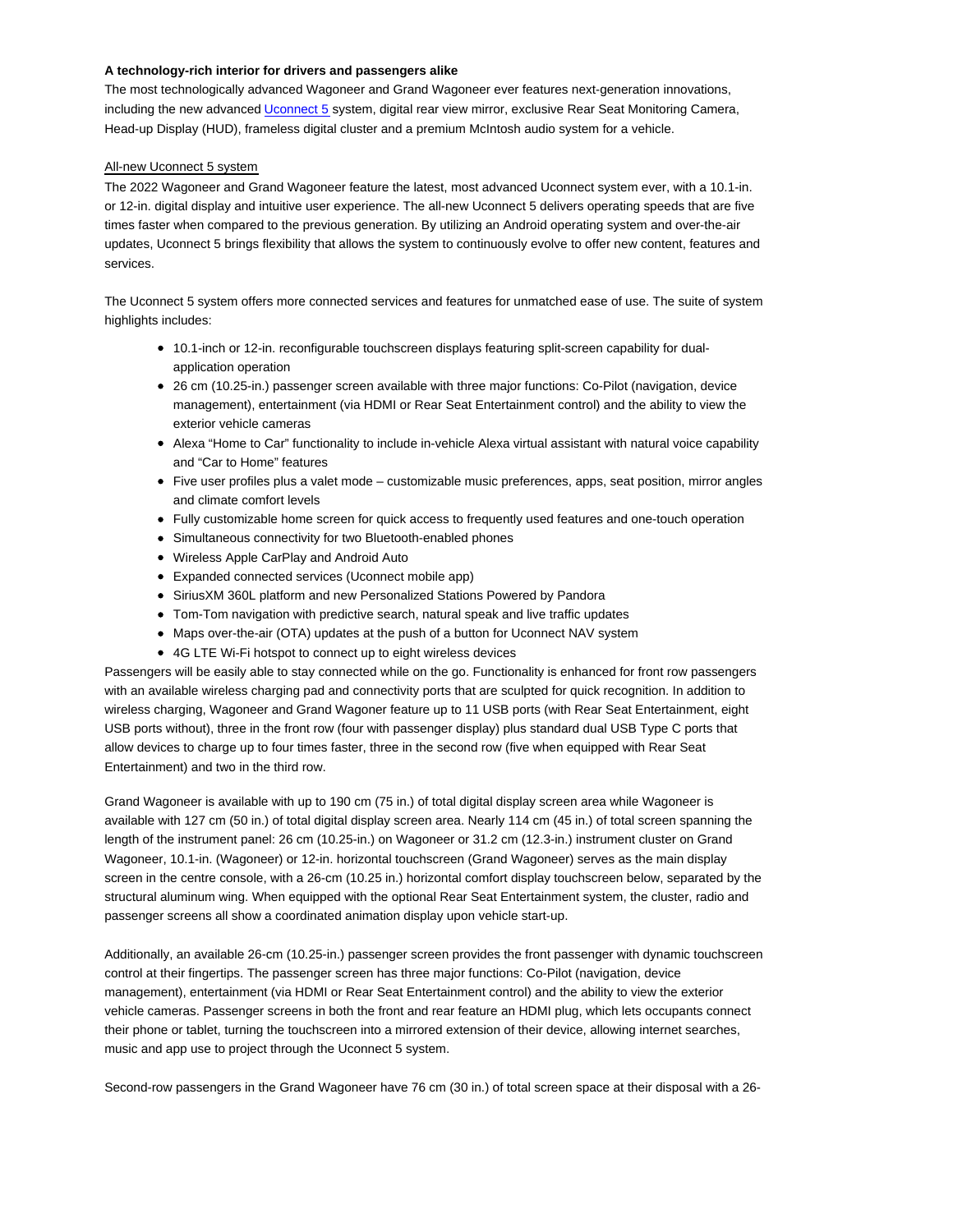cm (10.25-in.) comfort display screen housed on the centre console located between the two captain's chairs. Each second-row passenger also has access to their own 10.1-in. entertainment touchscreen with the available Rear Seat Entertainment system, which features independent streaming capabilities from major content providers.

Passengers can now enjoy the first Fire TV for Auto integration, featuring touchscreen displays, Alexa, and access to hundreds of thousands of movies, TV shows and apps. Passengers can watch independently while listening through headphones, or the whole family can tune in through the vehicle's audio system. With built-in Fire TV for Auto, parents also have access to Amazon Kids+ for a worry-free experience that ensures younger passengers enjoy ageappropriate content.

A Fire TV for Auto-specific remote works on all screens to provide control of the experience and includes push-to-talk access to Alexa, making it easy to find and quickly play shows. The remote includes a button that connects Fire TV for Auto with the new Uconnect 5 system for control of vehicle features, such as climate, maps and more.

When equipped with front passenger display, Relax Mode is available while the vehicle is in park and offers occupants an immersive experience by combining dramatic, multi-screen visuals with ambient lighting across the entire cockpit. There are five videos to choose from and each is inspired by natural wonders or phenomenon.

#### Leading-edge technology

The 2022 Wagoneer and Grand Wagoneer offer a windshield HUD. The full-colour display is configurable up to 25.4 cm (10 in.) and features three (simple, standard, advanced) predefined configurations with layouts, including Lane Departure, Lane Keep Assist, adaptive cruise control, turn-by-turn navigation, current speed, current gear and speed limit. All HUD settings can be personalized and saved within the driver profiles.

An available fully digital rearview mirror provides an unobstructed rear view that enhances safety and visibility. The digital rearview mirror displays video in real time from a rear-facing camera, offering an image that is unobstructed by the D-pillars or rear seats. It also reverts back to a traditional reflective mirror by toggling the switch underneath.

A new standard 26-cm (10.25-in.) (31.2-cm or 12.3-in. on Grand Wagoneer models) frameless digital gauge cluster features nearly two dozen different menus that the user can select from, including driver-assist technologies such as adaptive cruise control, active driving assist, night vision, drowsy driver detection and speed limit traffic signs display. Additional settings include media being played, caller identification, digital speed readout, drive modes or tire pressure. Also offered is a full-screen, turn-by-turn navigation map and off-road pitch and roll display. The full-colour cluster features five reconfigurable tiles for at-a-glance data, or quick and easy access to the most used information. Drivers may choose between analog or digital instrumentation. All cluster settings can be saved to a user profile as part of Wagoneer and Grand Wagoneer's full vehicle customization and automatically recalled for each driver. Onscreen graphics are delivered in real-time, animated 3D.

An available rear seat monitoring camera projects a high-definition image and delivers several segment-exclusive features, including a split-view display and a unique "zoom-to-seat" function.

Rear seat monitoring camera views are accessible through the Uconnect touchscreen and allows the driver to quickly view the entire cabin as well as easily zoom in on each seat location. Memory setting functions keep the zoomed image focused on the most recent position viewed, making the system easier to use and limiting driver distraction. The camera is positioned on the headliner between the second and third row seats. Three infrared lights surround the camera, and illuminate the cabin in low-light conditions. The system automatically switches between day and night modes for added visibility and convenience.

Interior mood lighting features two zones (upper and lower), each available with five colours: White, Blue, Aqua, Gold and Amber and selectable through the touchscreen.

#### **The pinnacle of design-focused audio, emanating luxury sound**

For more than 70 years, McIntosh has created high-quality, handcrafted, American-made audio products and systems for homes, concert venues and iconic moments in music history across the globe. McIntosh – a classic American luxury brand known for its distinguished offerings– has collaborated with Stellantis to deliver an industry exclusive,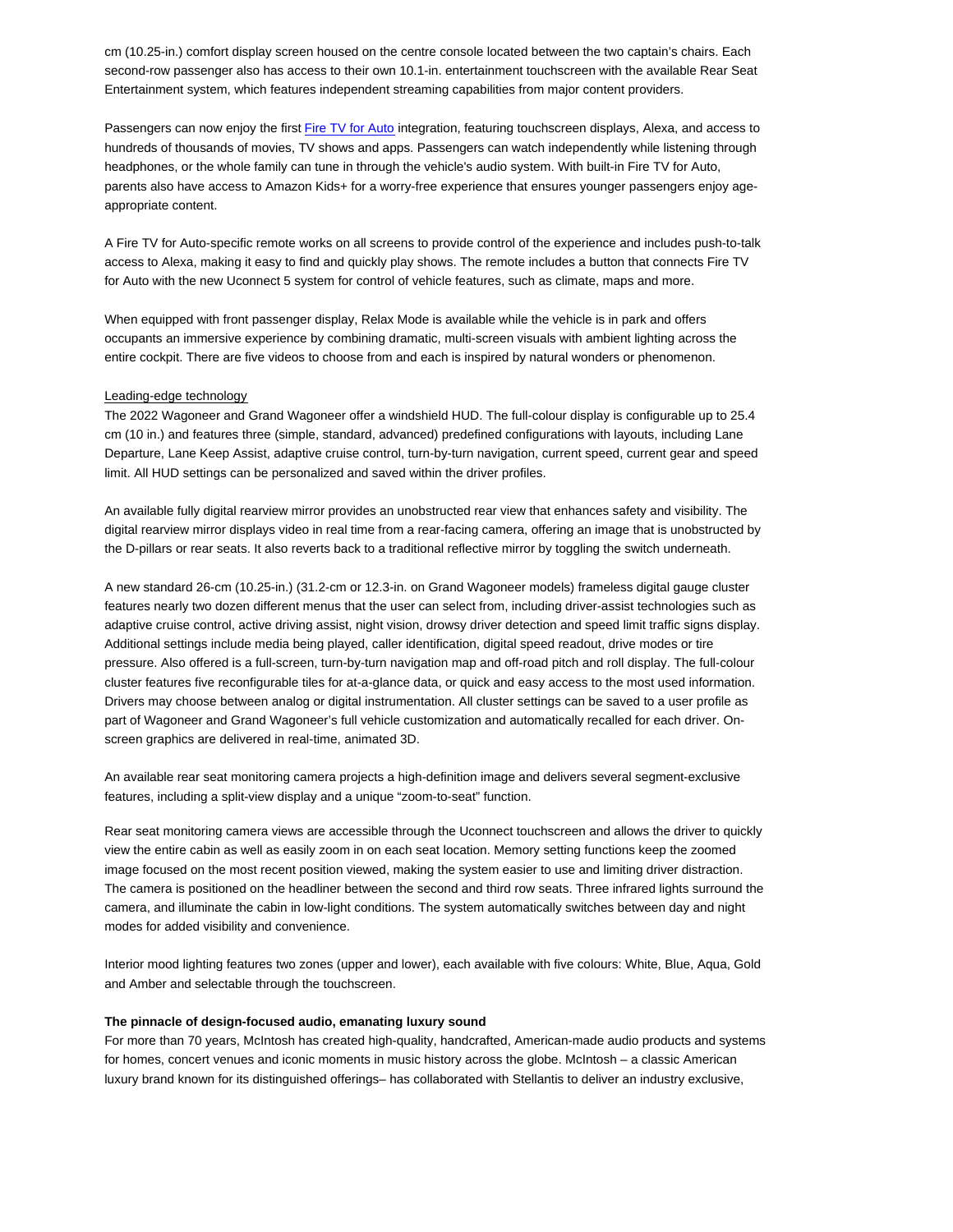high-fidelity audio system.

Wagoneer and McIntosh engineers worked closely to develop, test and tune groundbreaking entertainment systems that complement the vehicle's unique interior volume and layout. McIntosh carried some of its patented technologies from the home side into the Wagoneer's systems, including Power Guard® for unrivaled clarity even at high-volume levels. The audio system has Low Distortion/High Performance (LD/HP) speaker design to minimize distortion and provide an unparalleled listening experience.

Signature audio performance is delivered through a choice of two levels of performance:

- Available on Wagoneer Series III, standard on Grand Wagoneer Series I and Series II models, is the McIntosh MX950 Entertainment System, a custom-tuned 19-speaker system, including a 25.4-cm (10-in.) subwoofer, strategically placed throughout the interior and powered by a 17-channel, 950-watt amplifier
- Available on Grand Wagoneer Series II, standard on Grand Wagoneer Series III, the premium and exclusive McIntosh MX1375 Reference Entertainment System, which employs 23 specifically tuned speakers, including one of the highest performing 30.4-cm (12-in.) subwoofers in the industry, is powered by a 24-channel, 1,375-watt amplifier, with dedicated amp channels to drive active speakers, creating a tailored and immersive 3D Adaptive Sound Processing that uses algorithms to assess source material and selectively apply 3D effects based on the type of the content. This patented technology gives a sense of space and recreates realistic ambience of a musical venue – concert or recording studio. The speaker grills, designed by the Wagoneer Interior Design Team, epitomize the premium nature of the Wagoneer brand, while also capturing the essence of the McIntosh brand identity In conjunction with the outstanding audio quality, the Wagoneer's McIntosh audio systems are aesthetically designed to complement the luxurious interior. Special attention was given to ensure that the audio system's ornate controls replicated the look and feel of McIntosh amplifier control knobs. In Grand Wagoneer, the McIntosh logos appearing on the door speaker grills are backlit in the brand's signature blue colour, adding to the ambiance created by the interior's custom ambient lighting. Completing the experience are the signature blue meters with dancing needles and power guard notification displayed on all McIntosh home equipment, which is also integrated in the radio central display. The aim of the whole project was to carry McIntosh's sound and design philosophy from a home to an automotive environment with acoustics that is powerful, authentic, transparent and detailed.

These exceptional McIntosh audio systems are available on Wagoneer Series III and all Grand Wagoneer trim levels.

### **High-tech safety and security features**

The 2022 Wagoneer and Grand Wagoneer offer more than 120 safety and security features, including innovative applications of technologies that refine the connection between driver, vehicle and the road.

Wagoneer and Grand Wagoneer offers more than 120 standard and available safety and security features across the lineup, including:

- Automatic Emergency Braking with pedestrian and cyclist detection
- Adaptive Cruise Control with Stop and Go
- Active Lane Management
- Blind-spot Monitoring
- Rear Cross Path detection
- Rear park assist sensors with stop
- Switch-activated electric park brake

#### Segment-leading innovation

Wagoneer and Grand Wagoneer arrive with a combination of class-leading safety features that enhance a driver's field of vision, help make instrumentation easier to see, and enable driver-assist capabilities that accommodate collision avoidance.

Wagoneer and Grand Wagoneer feature a new electrical architecture system that enables secure messaging in Controller Area Network (CAN) communications, which allows for enhanced driver assist features, such as Handsfree Active Driving Assist autonomous functionality.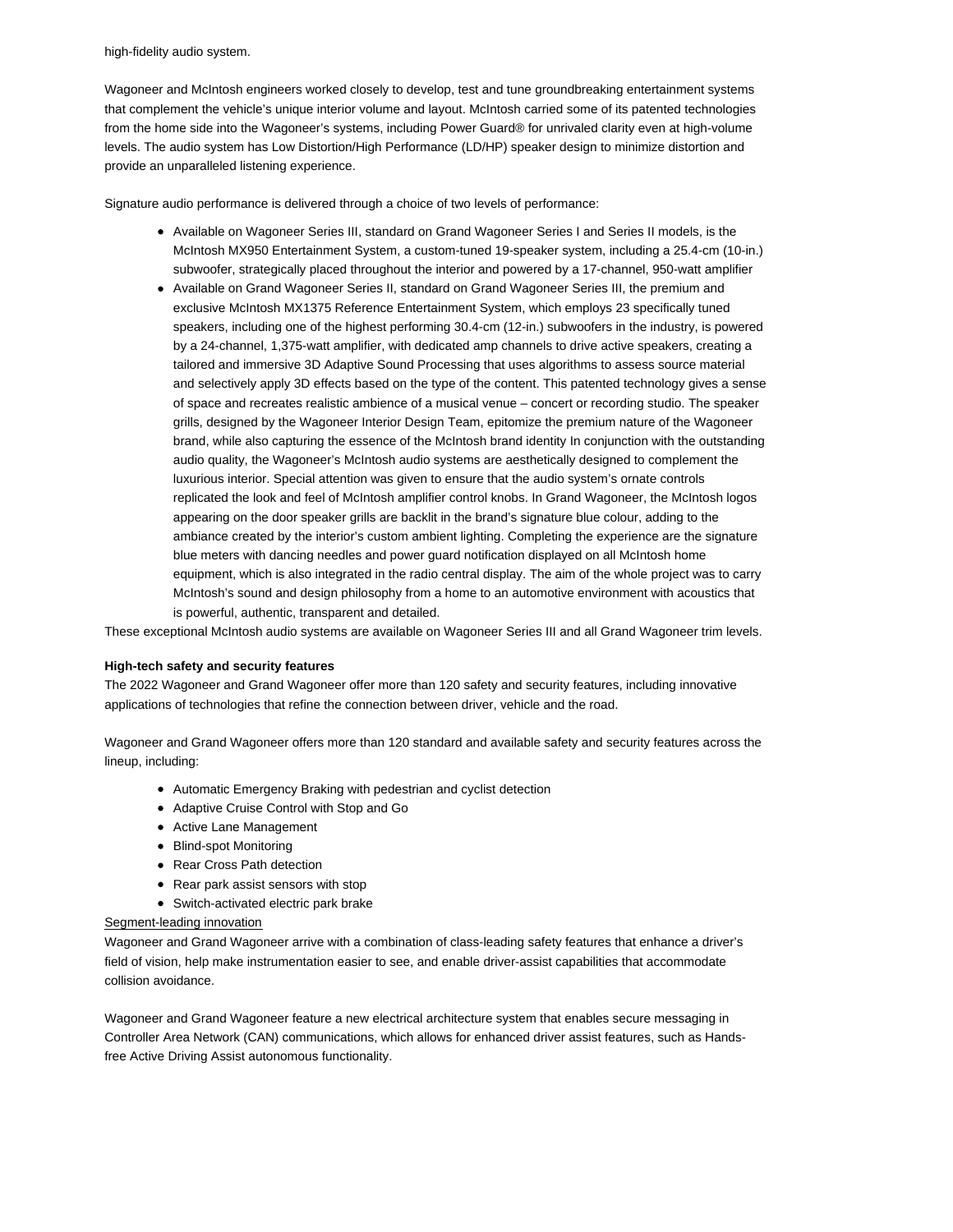**Autonomous vehicle capabilities**include Active Driving Assist, Hands-free Active Driving Assist and ParkSense Automated Parking System.

**Active Driving Assist** is Stellantis' name for Level 2 (L2) automated driving capability. The technology affirms the company's march toward an autonomous future. Grand Wagoneer is available with Active Driving Assist for handson-wheel and eyes-on-road automated driving using lane centering with adaptive cruise control. The system uses multiple sensors, including radars and cameras, to dictate appropriate roads for the technology.

**Hands-free Active Driving Assist** (late availability) offers hands-off driving at all speeds and lane centering on approved roadways for even greater driving convenience. The system will predictively slow the vehicle down in tight curves, automatically resume control after driver override and verify that the driver is paying attention to the road.

**Night Vision with Pedestrian and Animal Detection**,available on Grand Wagoneer, uses thermographic technology to augment the reach of the vehicle's headlamps. Infrared sensors search for the heat signatures of pedestrians and animals in the road ahead, at distances up to 200 metres (219 yards). When located, their positions, relative to the vehicle, are outlined in the instrument cluster directly in front of the driver.

**Intersection Collision Assist** helps detect vehicles approaching from the driver's left and right when nearing a crossroad. Four radar sensors and one camera determine if a collision appears imminent, prompting the system to provide audible and visual alerts. If the driver does not respond, the system automatically activates the vehicle's brakes. The feature is available on Wagoneer and Grand Wagoneer models.

**Drowsy Driver Detection** tracks vehicle movement, such as lane deviation and interaction, such as steering wheel input over time, for driving behavior consistent with that of a drowsy driver. When certain thresholds are reached, the system responds with audio and/or visual cautions for the driver to pull over. If the driver fails to react in such circumstances, the system can intervene with steering wheel input and/or brake activation. The feature is available on Wagoneer and Grand Wagoneer models.

The **Digital Rearview Mirror** system, available on Grand Wagoneer Series I and standard on Grand Wagoneer Series II and Series III, replaces the conventional rearview mirror with a 23.3-cm (9.2-in.) LCD that shows real-time video from a rear-facing camera. Unlike a conventional rearview mirror, the digital camera system offers a view that is unobstructed by the D-pillars or rear seats. When not in use as a display, the screen reverts back to a reflective mirror by toggling the switch underneath.

Available **Traffic Sign Recognition** uses a forward-facing camera to identify speed-limit and related traffic signs, such as those denoting school and construction zones.

An additional safety and security feature, available on Wagoneer and standard on Grand Wagoneer, is **Surround View Camera**. The system offers 360-degree, bird's-eye views of the vehicle and its surroundings, enhanced by dynamic gridlines displayed on a 10.1-in. or 12-in. digital touchscreen.

With front and rear lens washers, the system is enhanced by Front Park Assist, which helps the driver position the vehicle. The Surround View Camera is available on Wagoneer and standard on Grand Wagoneer models.

Equipment levels on Grand Wagoneer are elevated even further with ParkSense Automated Parking System, which uses ultrasonic sensors to guide the driver into parking spaces. Stellantis is the first automaker to use this technology with a live, dedicated view on the infotainment screen for easy viewing.

A full suite of LED lighting includes LED headlamps that provide exceptional performance with a balanced beam of light that minimizes glare for oncoming traffic, while doubling the light output directly in front of the vehicle for improved illumination of the road ahead. Side lighting improves visibility while cornering, and is activated by either steering wheel angle input or turn signal activations when the headlamps are on.

The body-on-frame's design features innovative engineering that leverages the attributes of high-strength steel to help direct crash energy away from the cabin. It also features eight air bags: driver front, driver knee, passenger front,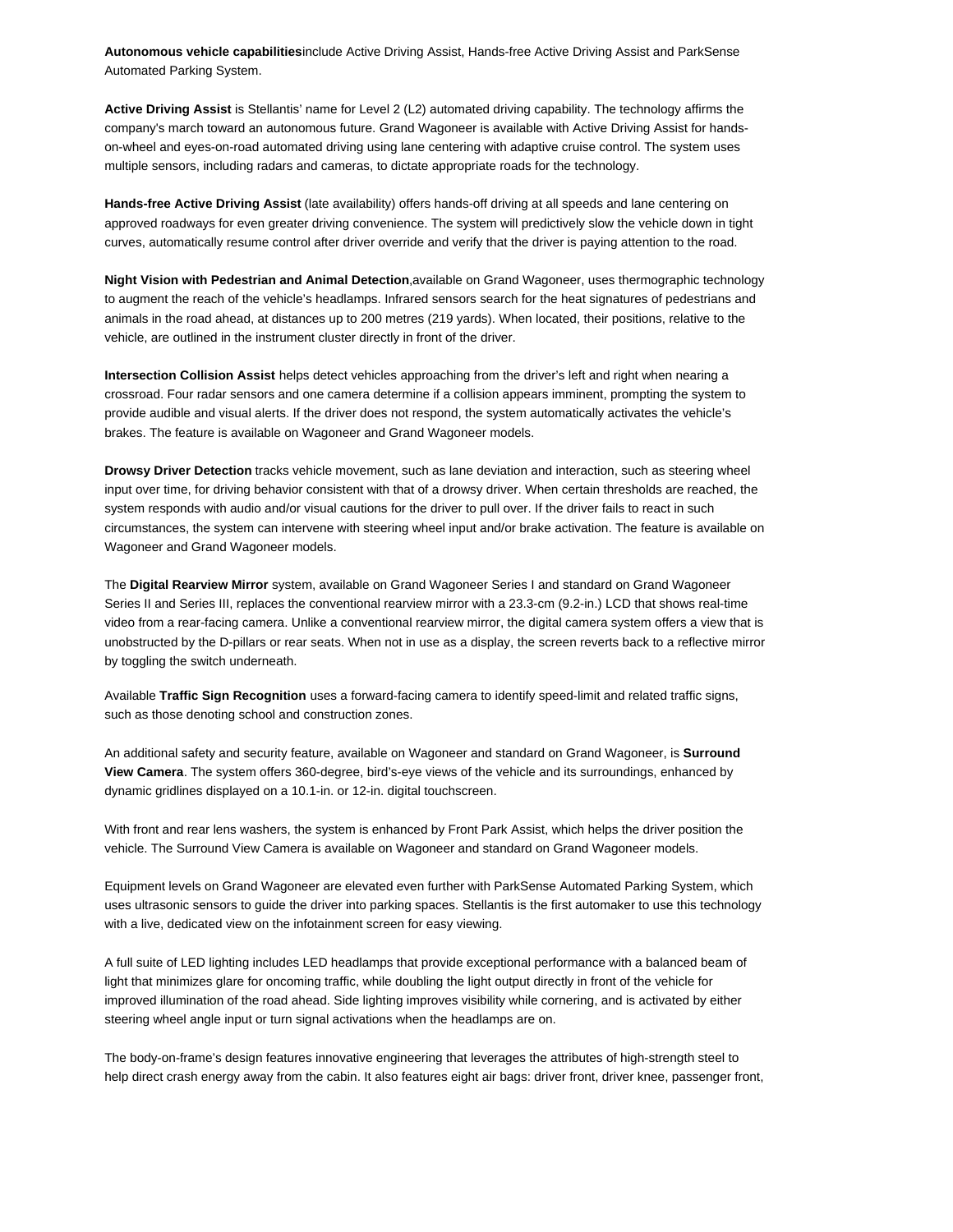passenger knee, left first-row side, left-side curtain, right first-row side and right-side curtain airbags.

As standard equipment, active head restraints help mitigate injury risks associated with rear collisions, while there are three LATCH positions for safety-seat placement when the vehicle is configured with a second-row bench.

### **Three available 4x4 systems are the foundation of legendary capability**

Three available 4x4 systems (Quadra-Trac I, Quadra-Trac II and Quadra-Drive II), an available Quadra-Lift air suspension and Selec-Terrain traction management system, instill this premium SUV with legendary capability.

Quadra-Trac I delivers full-time four-wheel drive without any switches to push or levers to pull. The system provides smooth operation of the vehicle over a variety of road conditions. This proven, lightweight single-speed transfer case is efficient for enhanced fuel economy and improves traction by moving torque to the wheel with the most grip.

The Quadra-Trac II's two-speed transfer case uses input from a variety of sensors to determine tire slip at the earliest possible moment and takes corrective action. The system also uses throttle to anticipate quick movement from a stop and maximizes traction before tire slippage occurs. When wheel slippage is detected, as much as 100 percent of available torque is instantly routed to the wheel with the most traction.

Quadra-Drive II, with a rear Electronic Limited-slip Differential (ELSD), delivers industry-leading tractive capability. The system instantly detects tire slip and smoothly distributes engine torque to tires with traction. In some cases, the vehicle will anticipate low traction and adjust in order to proactively limit or eliminate slip.

Selec-Terrain is standard with Quadra-Trac II and Quadra-Drive II and has five settings: Auto, Sport, Rock, Snow and Sand/Mud.

A mechanical limited slip differential is standard and an available rear electronic limited slip differential enhances traction in any condition.

#### Selec-Terrain

Class-leading Selec-Terrain traction control system allows customers to choose the on- and off-road setting for optimum 4x4 performance. This feature electronically coordinates up to 12 different powertrain, braking, 4x4 torque split and suspension systems, including throttle control, transmission shift, transfer case, Hill-descent Control and Selec-Speed Control.

The Selec-Terrain system has been refined for Wagoneer and Grand Wagoneer duty and offers five different driving conditions to achieve the best driving experience on all terrains:

- Auto: Automatically adapts to any on- or off-road situation
- Sport: Engaged with the push of a button and provides enhanced on-road "fun-to-drive" capability
- Rock: Quadra-Lift air suspension system raises to maximum height of 25.4 cm (10 in.), while the transfer case, differentials, and throttle coordinate to provide low-speed control
- Snow: Vehicle traction adjusts for ultimate performance over snow-covered roads
- Sand/Mud: Traction control and Quadra-Lift operate with sensitive response to wheel spin, and torque tuned for optimal performance in sand/mud

Selec-Speed Control with Hill-ascent and Hill-descent Control allows drivers to control vehicle speed both up and down steep, rugged grades with Electronic Range Select (ERS) control on the steering wheel – without the need for throttle or brake pedals.

Selec-Terrain, coupled with the Quadra-Lift air suspension, offers drivers an adjustable suspension span that delivers legendary 4x4 performance.

### Quadra-Lift air suspension system

The available Quadra-Lift air suspension system adds up to 9.1 cm (3.6 in.) of lift span supported by four-corner air springs that provide an air cushioned, premium ride. Quadra-Lift operates automatically, or may be controlled manually with console controls.

The Quadra-Lift system features five height settings for optimum ride performance: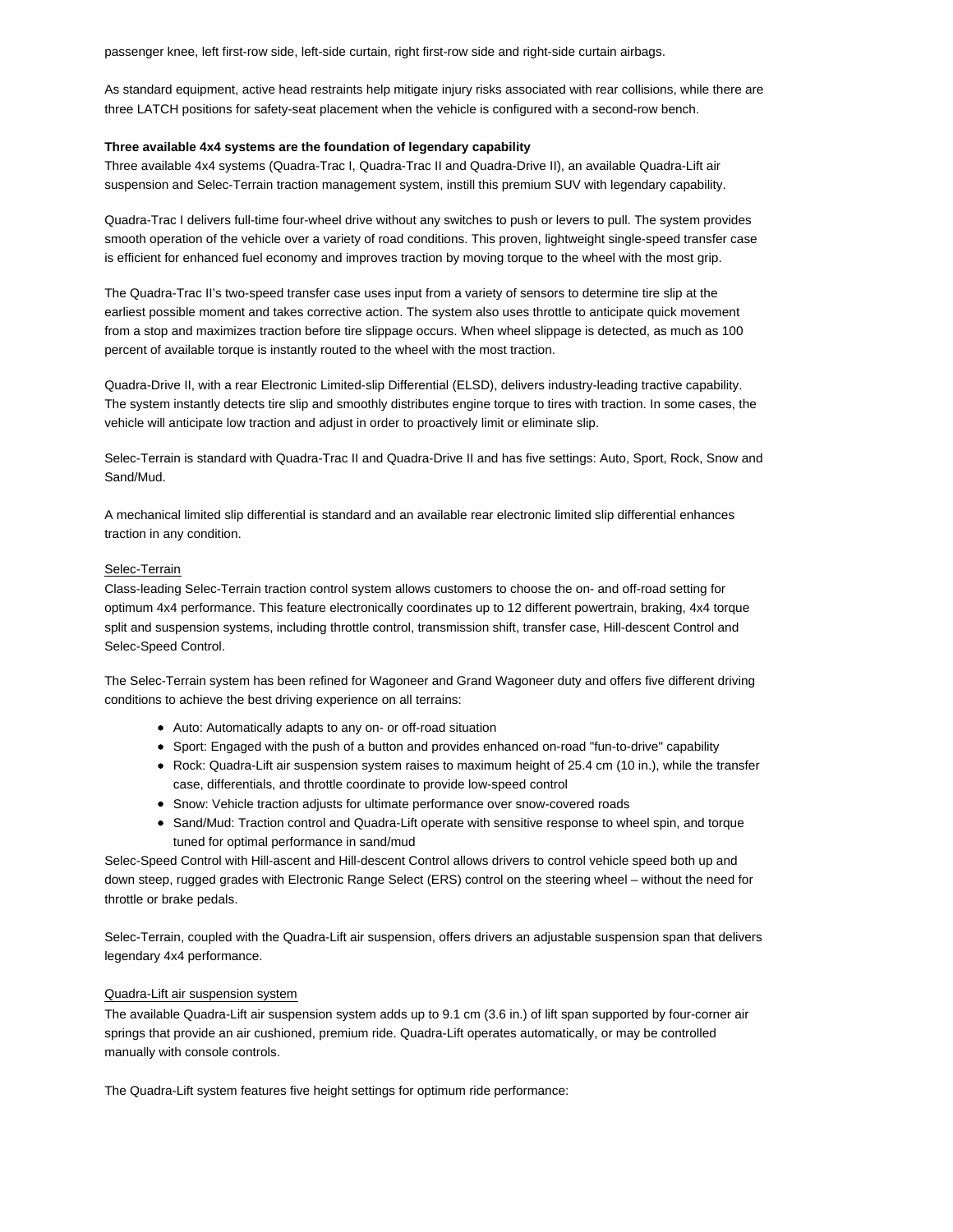- Normal Ride Height (NRH): 20.3 cm (8.0 in.) of clearance offers improved fuel economy as well as improved aerodynamics during on-road driving
- Off-road 1: Lifts the vehicle an additional 2.5 cm (1.0 in.) from NRH for added height in clearing obstacles 23.6 cm (9.3 in.)
- Off-road 2: Delivers legendary off-road capability and provides an additional 5.0 cm (2.0 in.) from NRH for 25.4 cm (10 in.) of ground clearance
- Park Mode: Lowers the vehicle 4.0 cm (1.6 in.) from NRH for easy ingress/egress. NRH and Park Mode are driver selectable allowing the driver full control over vehicle ride height
- Aero Mode: Lowers the vehicle 1.5 cm (0.6 in.) from NRH. Aero Mode is controlled by vehicle speed and adjusts for optimal performance and fuel economy. The vehicle will also lower to Aero Mode when in Sport Mode

When the vehicle is operating in Eco Mode, it lowers itself to Aero Mode further enhancing vehicle aerodynamics for optimum efficiency.

When equipped with the Heavy Duty Trailer Tow Package, Trailer Hitch Line-up Assist with zoom allows for a seamless connection to a trailer. With help from the rear-facing camera, dynamic grid lines assist in lining the trailer up and a zoom function on-screen allows for an even closer view, ensuring a proper connection every time. Combined with the adjustable Quadra-Lift air suspension system, drivers can lower the vehicle under the trailer hitch, making hook-up a breeze.

As the vehicle approaches 56 km/h (35 miles per hour - mph), a standard active front air dam automatically extends downward 8.8 cm (3.5 in.). The available air suspension system lowers the vehicle 1.5 cm (0.6 in.), improving overall aerodynamics and efficiency. An active grille shutter system automatically closes the airflow through the grille when cooling is least needed.

The cooling system has been optimized with enhanced sealing and active grill shutter hardware controls to maximize warm-up, drag and powertrain cooling when cruising and towing.

The 2022 Wagoneer and Grand Wagoneer feature a 25-degree approach angle, 24-degree departure angle, 22 degree breakover angle and a ground clearance of 25.4 cm (10 in.). This combination enables up to 60 cm (24 in.) of water-fording capability.

**All-new architecture delivers sophisticated on-road driving dynamics and composed capability** The 2022 Wagoneer and Grand Wagoneer feature an all-new architecture that delivers sophisticated on-road driving dynamics, a lightweight, durable body-on-frame design, composed 4x4 capability and best-in-class towing.

Substantial emphasis was placed on designing an all-new body-on-frame structure that uses high-strength steel to bolster vehicle performance, safety, reliability and reduce overall weight. The result is a body structure that is both strong and lightweight, balanced yet functional. Premium manners are enhanced with approximately 6,500 welds in the body alone. The use of lightweight, high-strength aluminum closures, including the hood, doors and composite liftgate, helps reduce weight and boost fuel economy.

Frame-mounted high-strength steel tire blockers are placed behind the front tires to force the wheels outward in the event of impact. Wagoneer and Grand Wagoneer's frame features side rails that are tall and fully boxed. Frame cross members are double sheer welded to the inside and outside of the frame for improved durability and roll stiffness.

Premium driving dynamics and refined on-road manners are thanks, in part, to a front and rear independent suspension. New front independent double wishbone suspension components combine lightweight composite upper control arms, aluminum lower control arms and geometry tuned for responsiveness and handling. The front stabilizer bar sits behind the front tires, further enhancing roll stiffness. A rear multi-link, coil-spring suspension provides a superior on-road ride, bolsters handling and provides better articulation over obstacles.

A front and rear coil-over shock design is standard equipment on all models. The standard steel suspension features rear load-leveling capability, which automatically detects load on the suspension from a trailer or payload. The gas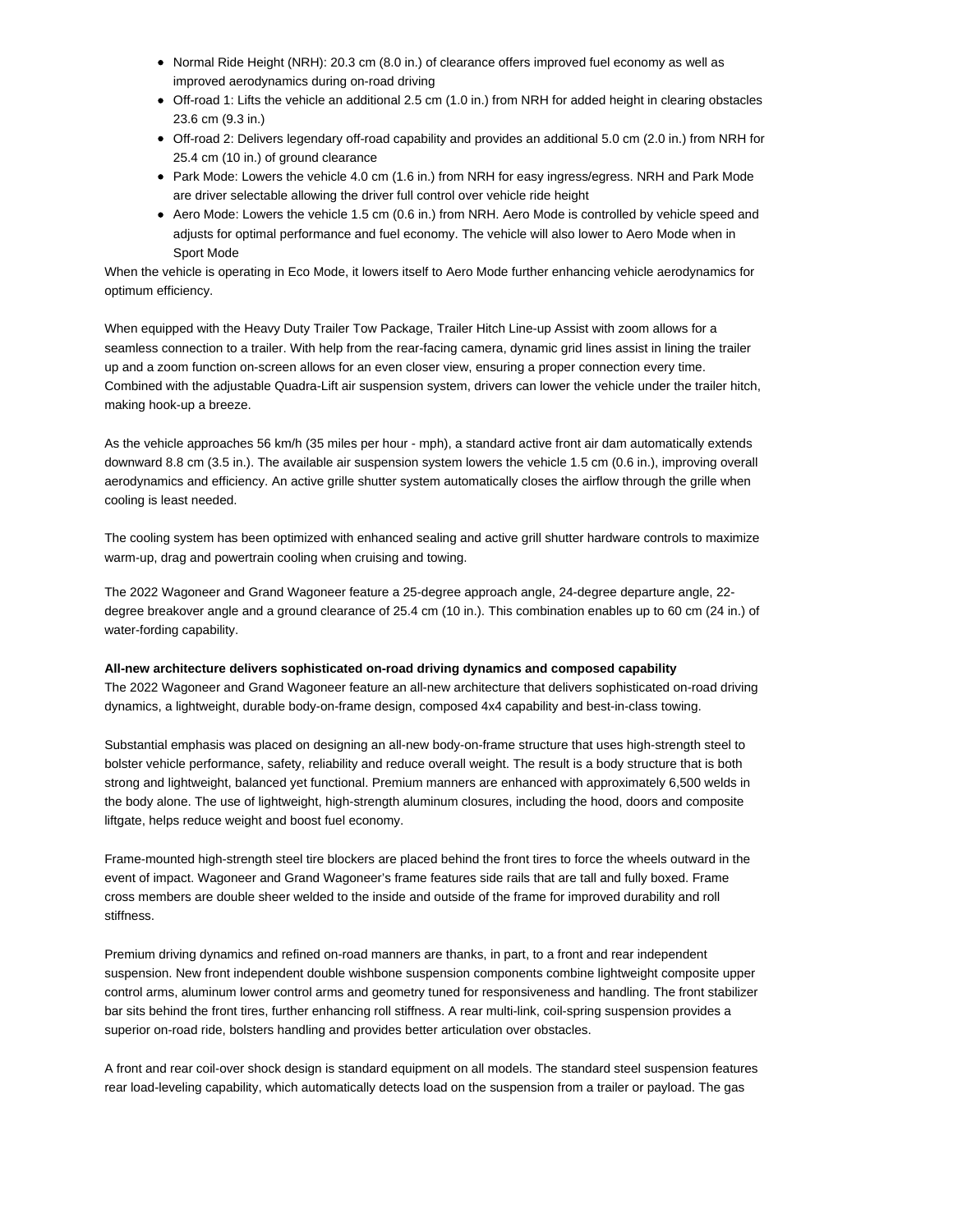pressure increases until the vehicle reaches normal ride height, leveling out and improving the loaded ride.

Wagoneer comes standard with coil spring suspension while an air suspension system with electronically controlled semi-active damping — available on Wagoneer, standard on Grand Wagoneer — further enhances ride quality. The air suspension features a closed loop system that recycles clean air that results in improved compressor durability. This air suspension system continuously adjusts stiffness to loading conditions to optimize ride performance. An external valve block and secondary air reservoir allow for both axles to lower simultaneously. Electronically controlled semi-active damped shocks on air suspension vehicles continuously adjust to road conditions and driving styles.

New active/electronic tuned mass module absorbs more vibration and movement when at idle. This feature offers enhanced levels of comfort, versatility and performance. An enhanced active noise cancellation system, along with door seals and acoustic glass round out the enhancements that bring NVH and wind noise down to a whisper.

An electric power steering (EPS) system has been carefully calibrated to deliver a natural steering feel and enhances fuel economy. The electric motor works with an adaptive engine control unit (ECU) to monitor steering speed, steering wheel angle and vehicle speed. This allows for variable amounts of steering assistance to be applied, for example, when more is needed at low speeds maneuvering through a parking lot, or less when at highway speeds to enhance vehicle stability. The EPS system uses a variable rate ratio to improve maneuverability while maintaining on-centre stability in all driving conditions.

## **Refined and proven V-8 power offers premium performance and best-in-class towing**

The 2022 Wagoneer carries the proven 5.7-litre V-8 engine fitted with the next-generation 48-volt eTorque hybrid as standard equipment. The 2022 Grand Wagoneer is powered by the potent and smooth 6.4-litre V-8 engine. Both engines deliver performance, drivability and when equipped properly, best-in-class towing capabilities of up to 10,000 lbs. (4,536 kg).

### **5.7-litre V-8 engine with next-generation eTorque hybrid system**

Standard on Wagoneer, the 5.7-litre V-8 combines the muscle of 392 horsepower and 404 lb.-ft. of torque in a smooth, broad power band, enhanced with fuel-saving technologies that include variable camshaft timing and cylinder deactivation.

The Wagoneer is the first vehicle with the next-generation eTorque hybrid system, which features enhancements to several fuel-saving features.

The eTorque hybrid system replaces the traditional engine-mounted alternator with a belt-driven motor generator unit. The motor generator unit works with a 48-volt battery pack to provide quick and seamless engine start/stop, torque addition to the engine crankshaft in certain driving situations and brake energy regeneration, which improves responsiveness and efficiency. The system enables up to 130 lb.-ft. of torque to be available on initial throttle tip-in.

The eTorque motor generator feeds energy to a 390 watt-hour lithium-ion 12-cell Nickel Manganese Cobalt (NMC)- Graphite battery. The small, suitcase-size, air-cooled battery pack mounts to the floor inside the Wagoneer's cabin.

Enhancements for the next-generation eTorque include:

- E-motor Assist: The eTorque motor provides electric assist to the engine from launch until the battery pack reaches a minimal state of charge, with the duration determined by throttle input from the driver.
- Deceleration fuel shutoff: The system completely shuts off fuel delivery to the engine while the Wagoneer coasts down from highway speeds and under braking, enhancing economy.
- No-delay start/stop: The Wagoneer anticipates rolling stops, shutting down the engine as soon as vehicle speed reaches 0 km/h, enhancing fuel savings. Engine restart with the eTorque motor is seamless and instant, even in aggressive driving conditions. Wagoneer accessories are powered by the battery pack while the engine is stopped.

Wagoneer and Grand Wagoneer are the latest vehicles from Stellantis to offer auto start/stop functionality on the highest paved roads in the United States, including Mount Evans (14,100 feet), and extended auto-stop durations of up to 10 minutes in ideal conditions.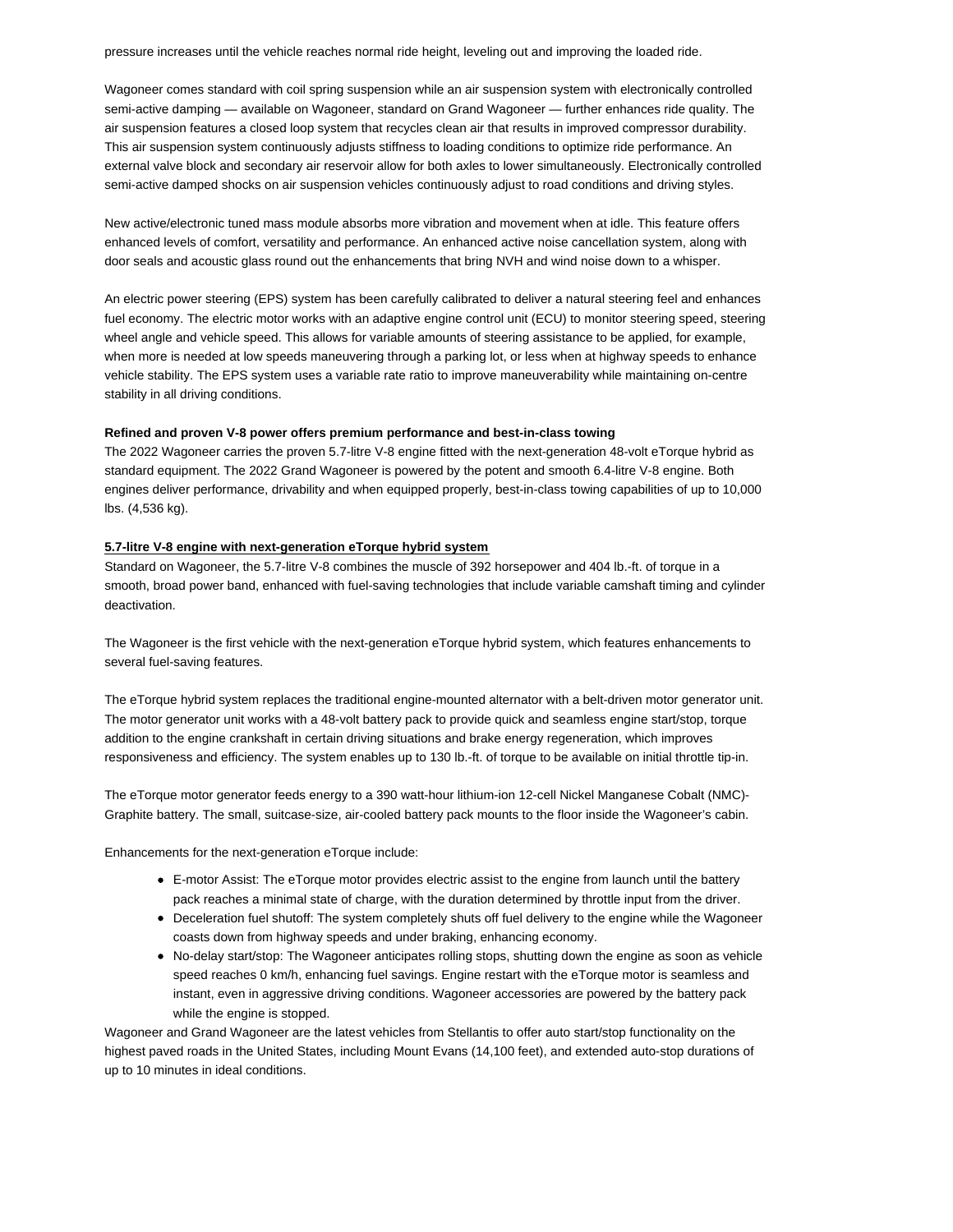The system recaptures energy during deceleration and braking and feeds it to the battery pack. eTorque has been further optimized for cabin, battery pack, transmission and engine warming in cold conditions.

With Fuel Saver Technology (cylinder deactivation), the engine control computer turns off fuel and spark, and closes the intake and exhaust valves on four of the engine's eight cylinders during light load operation, such as highway cruising when full power is not needed.

Variable camshaft timing helps maximize fuel economy by reducing the engine's pumping work via a delayed closing of the intake valve, which increases the expansion process of the combustion event.

The 5.7-litre V-8 engine with eTorque hybrid assist in the 2022 Wagoneer features an 850-watt electric cooling fan using Pulse Width Modulation to tailor the fan's energy draw to the cooling demand. Eliminating the traditional fan blade mounted to the front of the engine reduces fan noise and helps improve fuel economy by reducing parasitic losses.

Wagoneer uses a 3.21 axle ratio with the 5.7-litre V-8 engine with eTorque hybrid assist.

### **6.4-litre V-8 engine**

The 6.4-litre V-8 engine delivers 471 horsepower and 455 lb.-ft. of torque. It is engineered to provide a broad torque band to deliver the optimal blend of power and comfort regardless of the load and terrain.

Engineered to deliver class-leading V-8 performance and best-in-class towing capability, the 6.4-litre engine receives some unique adjustments to set new benchmarks for both power and performance. These include a unique exhaust manifold, intake manifold and moving the air box to the right side of the engine bay.

The 2022 Grand Wagoneer benefits from the V-8 engine's plentiful low-end torque, which delivers in demanding conditions such as towing a boat, camper or horse trailer.

The 6.4-litre V-8 enhances fuel economy with Fuel Saver Technology cylinder deactivation and variable camshaft timing.

Combined with a TorqueFlite eight-speed automatic transmission, Grand Wagoneer delivers a new level of performance: 0-96 km/h (60 mph) in 6.0 seconds.

Grand Wagoneer is standard with the 6.4-litre V-8 engine and 3.92 axle ratio allowing customers to optimize fuel economy and vehicle capability.

## **TorqueFlite eight-speed automatic transmission**

A standard robust TorqueFlite eight-speed automatic transmission optimizes engine output with smooth gear changes while on the trails or provides efficient power delivery at highway speeds.

The 5.7-litre V-8 with eTorque hybrid uses computer controllers that process data faster to coordinate with transmission operation. Transmission clutch management is improved for brake regeneration and refinements in shift time, feel and torque responsiveness. Transmission lubricants are heated to reduce viscosity-related efficiency losses. There are more than 40 individual shift maps to optimize shift changes and points for fuel economy, performance and drivability.

The TorqueFlite eight-speed transmission offers a smooth driving experience. Whether commuting during the week or going to the lake house on the weekend, customers will enjoy a smooth, linear power delivery.

#### **Wagoneer Client Services**

Rooted in Jeep brand heritage, Wagoneer will become a portfolio of vehicles that defines "American premium" and delivers a unique customer experience.

Canadian customers interested in purchasing a Grand Wagoneer can go to Wagoneer.ca, select a dealer and place a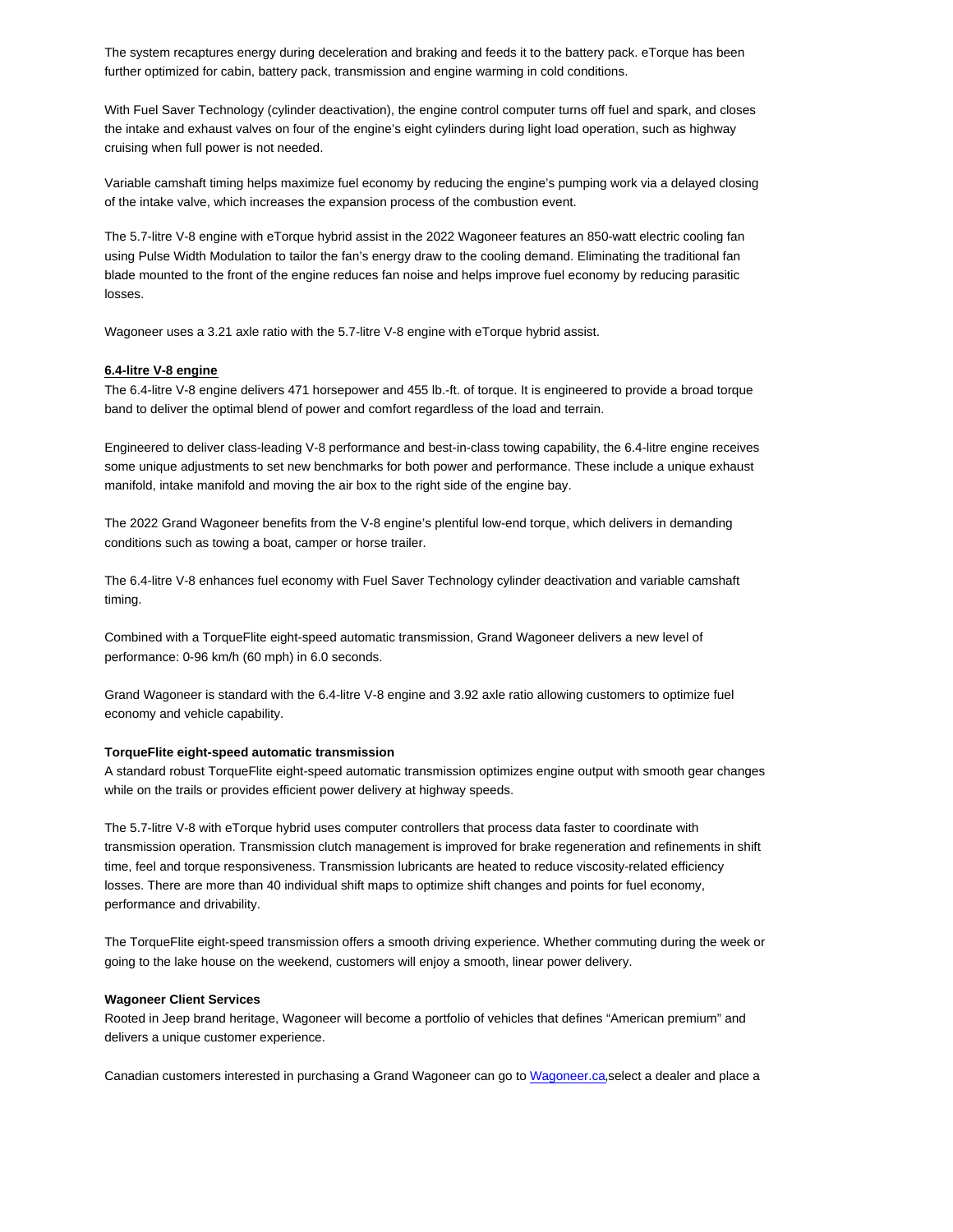\$500 deposit. A Wagoneer concierge will reach out to initiate the order process, provide vehicle updates and assist with any dealer interactions.

After a customer receives their vehicle, support will continue through a VIP helpline via Wagoneer Client Services.

Wagoneer Client Services include:

- Three years of worry-free dealership maintenance, including up to six oil changes and tire rotations
- Dedicated call centre support and roadside assistance
- Trip interruption coverage
- First-day rental coverage
- VIP access to select, exclusive events

Wagoneer will deliver warm, capable, innovative and authentic vehicles with premium design cues and technology to a new, distinctive and successful array of customers.

#### **All-new Wagoneer and Grand Wagoneer built with a focus on superior quality, materials and craftsmanship**

The interior is designed and engineered to set a new standard in customer satisfaction with a keen eye for industryleading premium American craftsmanship. The Wagoneer design, engineering and quality teams partnered to deliver a best-in-class interior with durable and quality materials throughout. Fit-and-finish, surface quality, material options and the sound quality of moveable parts such as doors and storage bins were all subjected to rigorous testing.

#### **Manufacturing**

The 2022 Wagoneer and Grand Wagoneer are built at the Warren Truck Assembly Plant in Michigan on the same line as the Ram 1500 Classic.

In 2017, the company committed to retooling Warren Truck to build the all-new Wagoneer, Grand Wagoneer and their electrified offerings. Two years later, the company announced that the plant investment would nearly double to \$1.5 billion (USD) in order to also continue production of the Ram 1500 Classic. With the addition of the new products, it is expected that 1,400 new jobs will be added.

The Warren Truck investment is part of the company's \$4.5 billion (USD) commitment to invest in five existing Michigan manufacturing facilities and build a new assembly plant in the city of Detroit to meet the growing demand for Jeep and Ram vehicles. In total, the projects would create nearly 6,500 new jobs.

#### **The original premium American luxury SUV**

Debuting in 1962 for the 1963 model year, Wagoneer was the first four-wheel-drive vehicle mated to an automatic transmission, pioneering the first modern SUV. It was the first SUV that matched four-wheel-drive capability with better ride quality, a stylish appearance and luxurious interior. An independent front suspension was optional. Quadra-Trac, the first automatic full-time four-wheel-drive system, was introduced in 1973.

The Grand Wagoneer debuted in 1984 and marked the beginning of the luxury SUV, giving buyers an unheard of combination of standard features such as leather upholstery, air conditioning, AM/FM/CB stereo radios, added sound insulation and wood-grain exterior trim. Considered "the gold standard of the SUV market," Grand Wagoneer also featured a 360 c.i.d. V-8 with increased horsepower and torque and the segment's highest towing rating.

# **Mopar supports Wagoneer and Grand Wagoneer with a host of authentic Jeep Performance Parts and accessories**

Mopar will offer more than 75 factory-engineered, quality-tested parts and accessories for the 2022 Wagoneer lineup. Across the entire Jeep vehicle lineup, Mopar offers more than 500 proven Jeep Performance Parts and accessories.

Available Mopar products specifically developed for the Wagoneer and Grand Wagoneer will feature protective and lifestyle accessories, including painted splash guards, door-sill guards, premium all-weather floor mats, a molded cargo tray, premium carpet cargo-area mat and pedal kit. Additional detailed information on Mopar's offerings will be made available closer to launch.

Unlike any other aftermarket offerings, Mopar performance parts and accessories are backed by a full factory warranty. Mopar products are created in close conjunction with the Jeep brand, engineering and product design-office